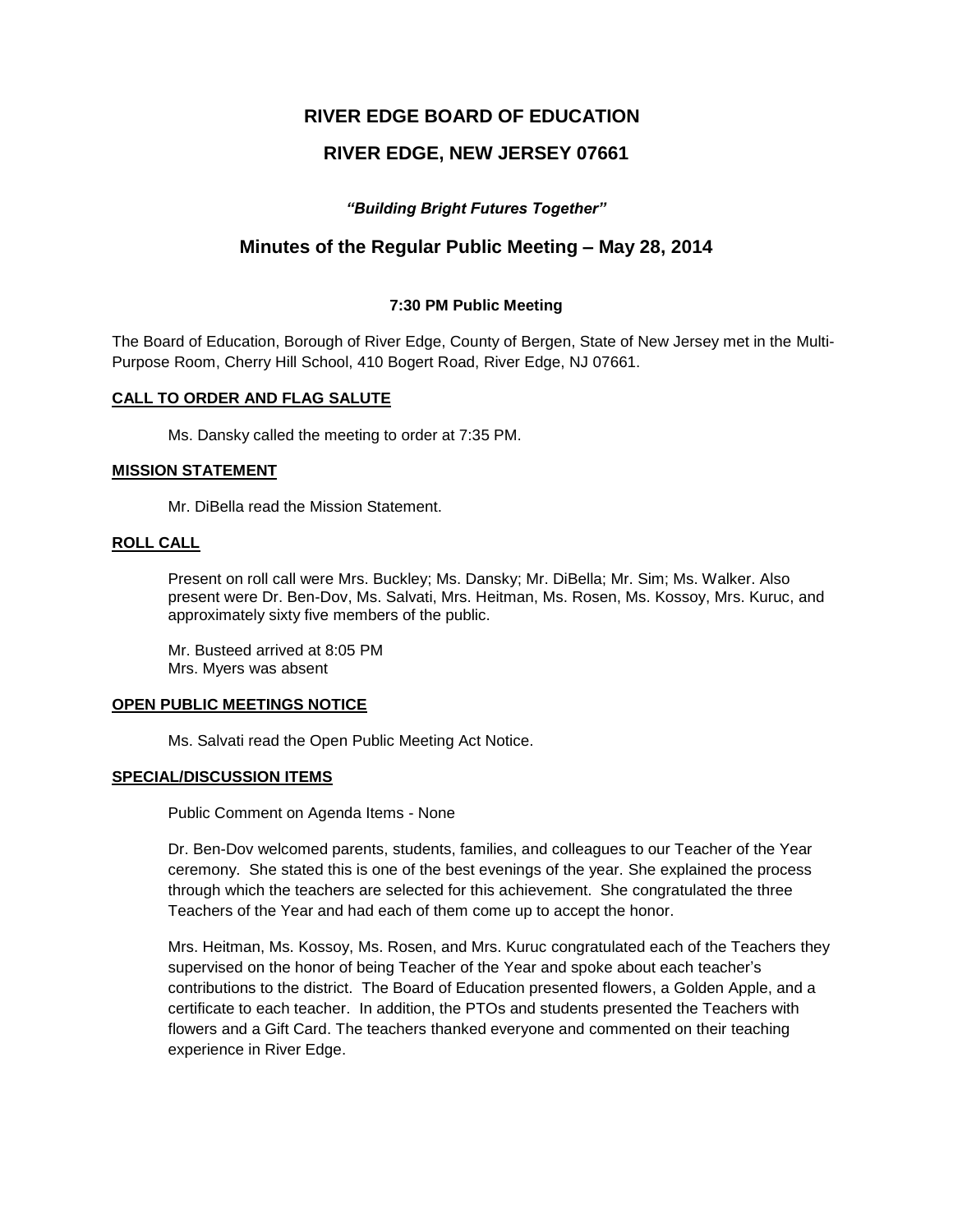Motion by Mr. Busteed Seconded by Mr. DiBella

> that the Board of Education authorize \$500.00 each to Cherry Hill School, Roosevelt School, and New Bridge Center for the Teacher Recognition Award for the 2013-2014 school year, to be spent at the discretion of each Teacher of the Year for the benefit of the school.

Ayes: Mrs. Buckley, Mr. Busteed, Ms. Dansky, Mr. DiBella, Mr. Sim, Ms. Walker Nays: None

# **Reception**

## **REPORTS**

## **SUPERINTENDENT**

Dr. Ben-Dov reported on the following:

- NJASK testing has been completed. Students seemed better prepared and more comfortable with this year's testing based on students' and teachers reports.
- A parent informational evening titled: "Common Knowledge of The Common Core and PARCC" was held on Monday, May 12, 2014 and it was well attended. Julia Diminich, the Literacy Supervisor, Kristen Crawford, the Math Supervisor, and Bill Feldman, the Tri-District Curriculum Supervisor, spoke about the Common Core and PARCC, the overview of the current Curricular Shifts, Implementation of the CCSS in Mathematics, Integrating English Language Arts in CCSS, and Gianna Apicella, the Behavior Analyst and Instructional Supervisor, discussed how parents can support student learning.
- Dr. Ben-Dov stated there will be a free mathematics website for students to use and it will be available starting this summer.
- REEF presented the Harlem Wizards vs the REEF Rebels at River Dell High School on Saturday, May  $17<sup>th</sup>$ . It was greatly attended with 700 people present. There was staff participation and everyone had a great time.
- On Wednesday, May 28, 2014 Cherry Hill, Roosevelt, and New Bridge Center had a Walkathon to Celebrate Uniqueness.
- Open House and Science Celebrations is scheduled for Thursday, May 29, 2014.
- There will be a Community Planning Meeting with Mr. Alfred Annunizata, New Jersey School Boards Representative, on Tuesday, June 3, 2014.
- The administrators are very busy with staffing, placement decisions, and hiring new teachers for the 2014-2015 school year.
- The next edition of R.E.A.C.H will be available at the end of this week.
- Thursday, May 29, 2014, is the Bergen County Teacher of the Year Luncheon that will be held at The Fiesta in Wood Ridge. Dr. Ben-Dov is chairperson of this event. River Edge Teachers will be attending.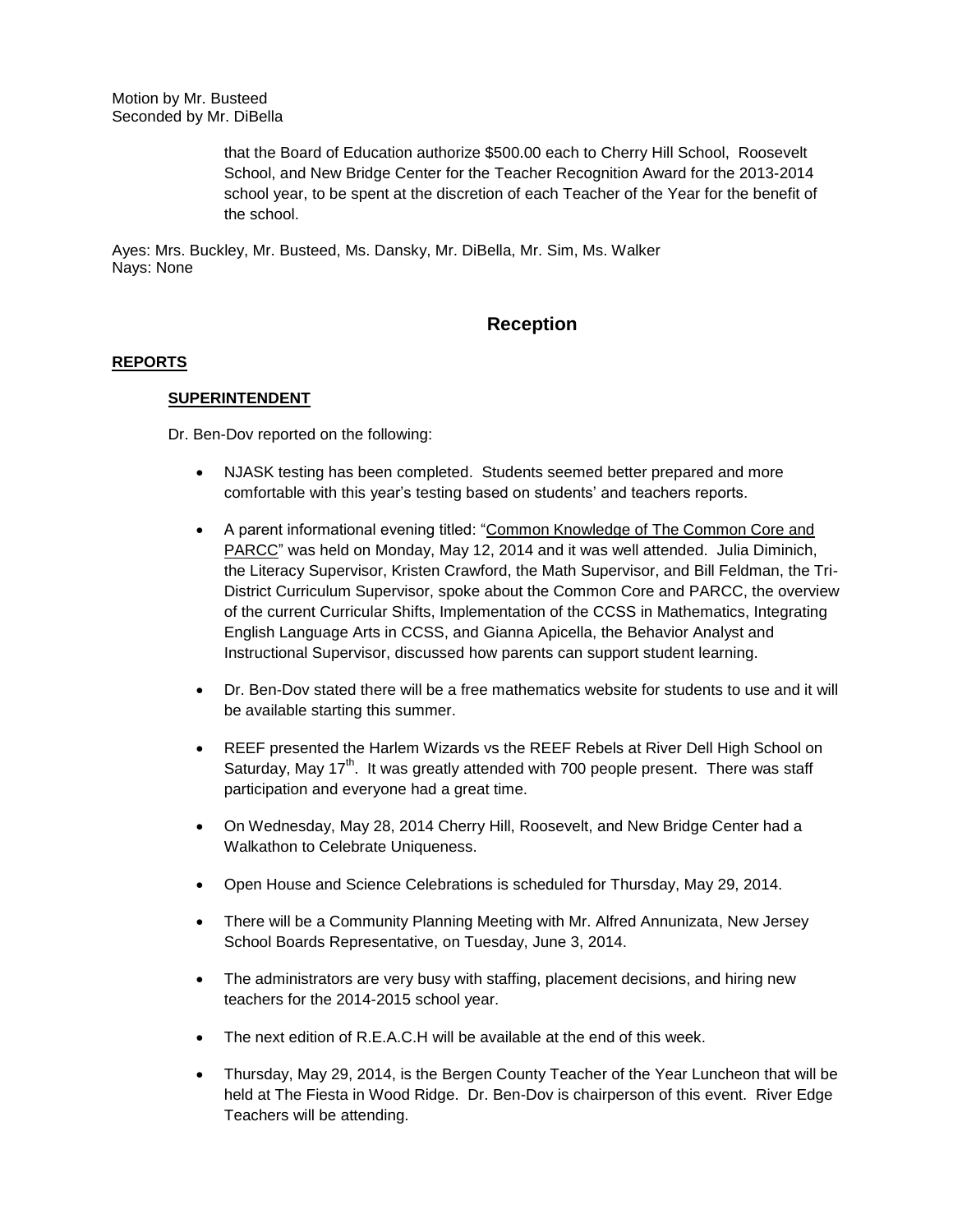## **PRINCIPAL**

Mrs. Heitman reported on the following:

- It is a busy time of the year. Teachers and students are working hard on finishing end of the year projects and lots of meetings are taking place.
- Field Days are taking place and will continue over the next few weeks.
- Middle School orientation for the current  $6<sup>th</sup>$  grade classes will be held on Friday, June 6, 2014.
- The Cherry Hill Recorder Concert was held on Wednesday, May 21<sup>st</sup> and it was well attended.
- The 5<sup>th</sup> and 6<sup>th</sup> grade Health Fair was held on Friday, May 16<sup>th</sup>.
- The Cherry Hill Award Ceremony will take place on June 20th.

# **BOARD SECRETARY**

Ms. Salvati reported on the following:

- The Bathroom Renovations at Roosevelt School are almost complete.
- The Board Members are signed up for the 2014 NJSBA Workshop and the hotel is booked for the convention.
- The November election petition sheets are now available. Ms. Salvati will hand them out at the next board meeting.

### **PRESIDENT**

Ms. Dansky reported on the following:

 Ms. Dansky stated the Policy Committee will talk tonight about the Re-registration of all students starting in the fall of 2014.

## **COMMITTEES**

- Mr. DiBella and Mr. Sim attended a Policy Committee where they discussed the reregistration of students starting in the fall.
- Ms. Walker and Ms. Dansky attended the Delegate Assembly on Saturday, May 17, 2014

### **MOTIONS TO BE ACTED UPON**

### **ADMINISTRATION/POLICY**

Motion by Mr. DiBella Seconded by Mrs. Buckley

- 1. That the Board of Education approve the Minutes of March 19, 2014, April 9, 2014 and April 23, 2014.
- 2. That the Board of Education approve the Confidential Minutes of March 19, 2014 and April 23, 2014.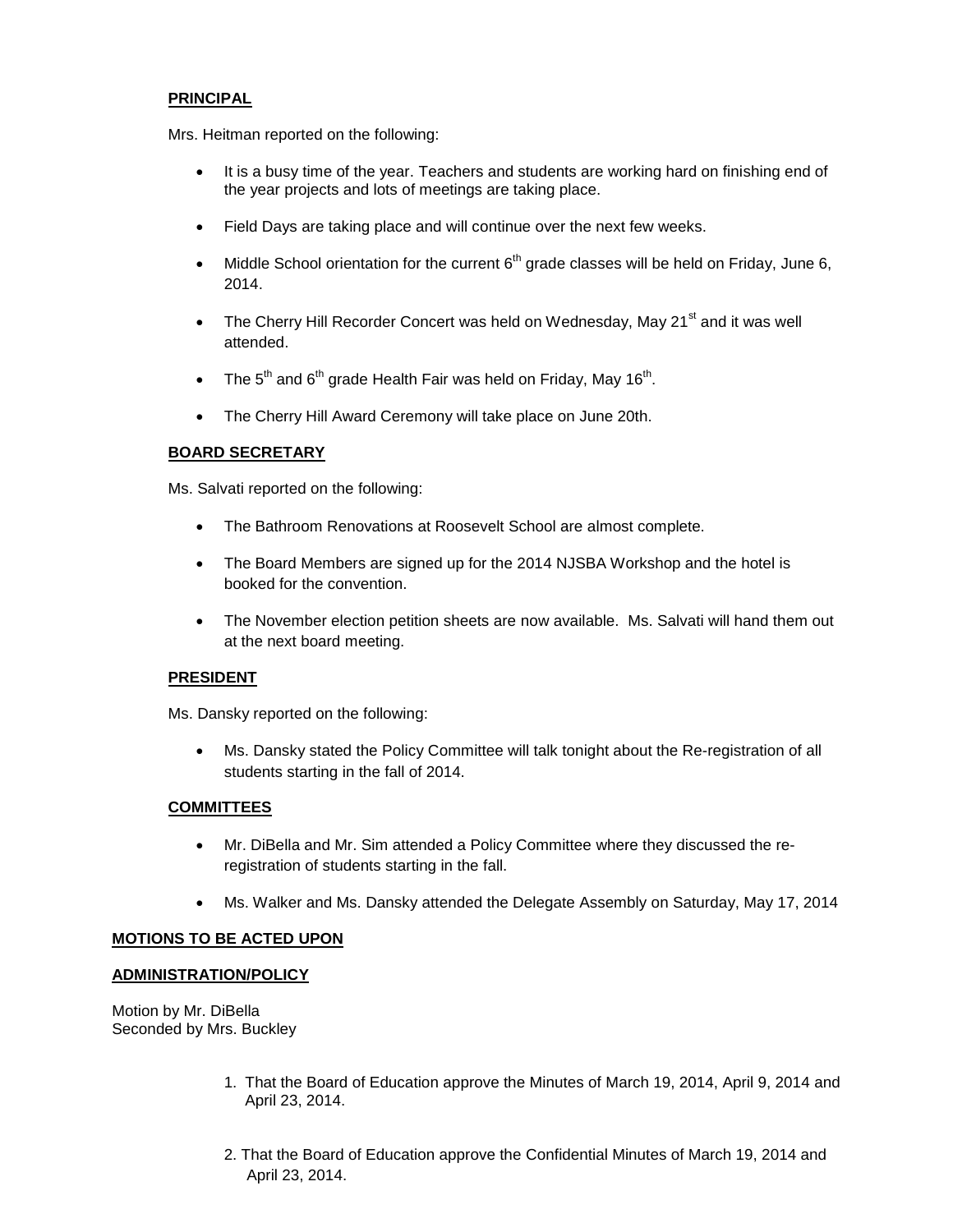3. That the Board of Education approve the following bus evacuation drills:

| Class                                                                                           | <b>Date</b> | Time      |
|-------------------------------------------------------------------------------------------------|-------------|-----------|
| Pre-k P.M.                                                                                      | 4/28/14     | 12:15 PM  |
| <b>Building Bridges Preschool</b>                                                               | 4/28/14     | $2:00$ PM |
| <b>Building Bridges (Primary Class)</b><br>and Building Connections<br>(Primary and Elem Class) | 5/12/14     | $1:45$ PM |

## 4. That the Board of Education approve the Second Reading of the following policies:

| <b>Policy</b><br># | Title                                                   |
|--------------------|---------------------------------------------------------|
| 6147.1             | <b>Evaluation of Individual Student</b><br>Performances |
| 5141               | Health                                                  |
| 6145               | <b>Extracurricular Activities</b>                       |
| 5145.4             | Equal Employment Opportunity                            |
| 4111               | Recruitment, Selection and Hiring                       |
| 5141.6             | School Clearance Following Crisis<br>Situation          |

5. That the Board of Education approve the following State Contract vendors for 2013-2014.

| Spruce Industries                | Contract #83721      | <b>Custodial Supplies</b> |
|----------------------------------|----------------------|---------------------------|
| Northeast<br>Janitorial          | MRESC #12/13 -<br>65 | <b>Custodial Supplies</b> |
| <b>CDW Government</b><br>(Cisco) | Contract# A83083     | Technology                |
| Keyboard<br>Consultants          | MRESC #12/13-<br>18  | Technology                |

6. **WHEREAS** the River Edge Board of Education has requested and received a detailed proposal for the replacement of multifunctional copiers; and

**WHEREAS** the River Edge Board of Education has selected to lease ten (10) new Savin digital copiers under NJ State Contract A51464.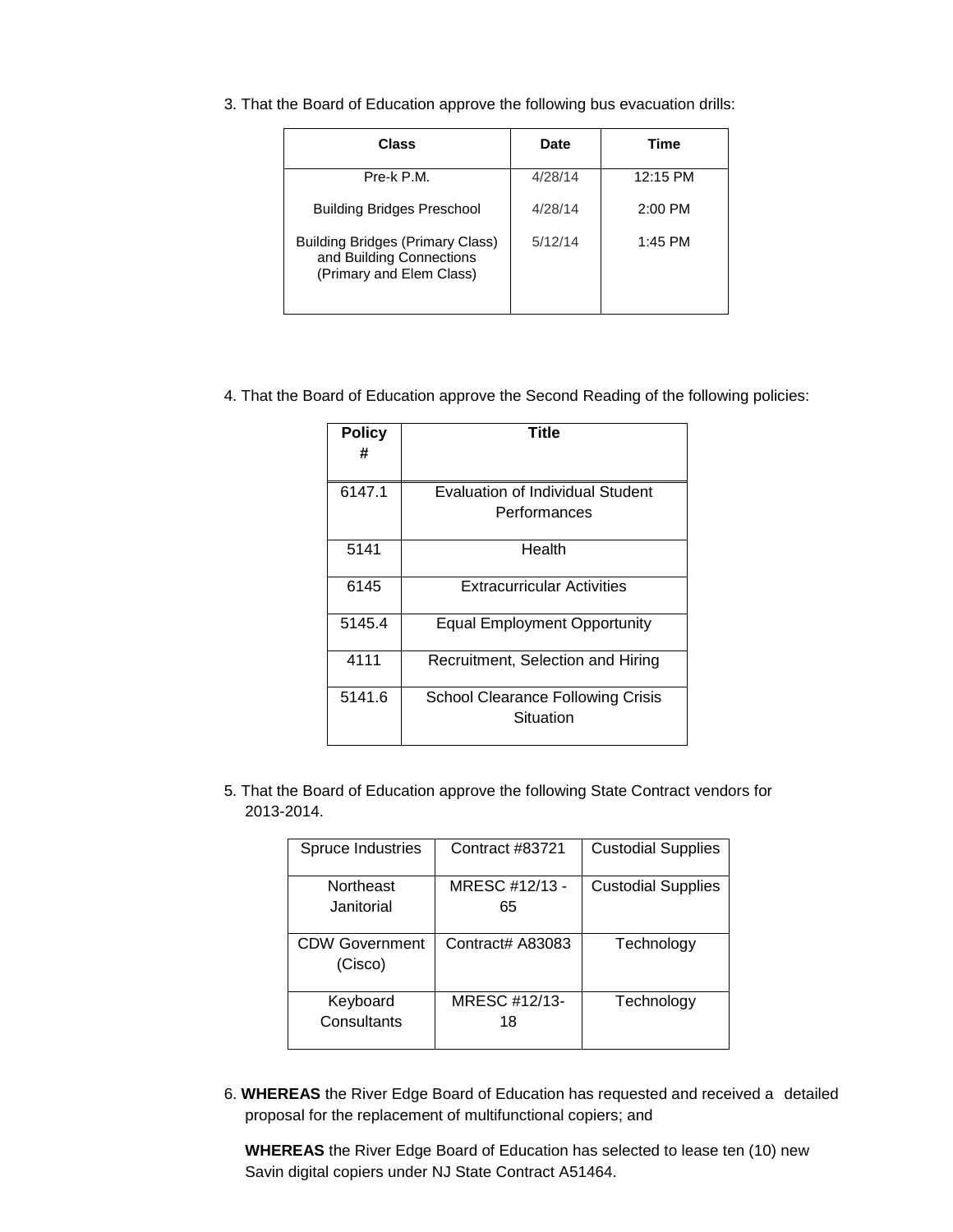**RESOLVED** that the River Edge Board of Education approve the lease agreement with Municipal Capital Finance, 4600 Broadway, Allentown, PA 18104.

Lease terms: \$3,680.00 per month for 60 months

7. That the Board of Education approve the following class trips:

| Date      | <b>School</b> | Grade | <b>Destination</b>     | <b>Cost to District</b> |
|-----------|---------------|-------|------------------------|-------------------------|
| 6/12/2014 | Roosevelt     | 5     | Bronx Zoo<br>Bronx, NY | \$1,000.00              |

8. That the Board of Education approve the 2014 Summer Enrichment Program

Ayes: Mrs. Buckley, Mr. Busteed, Ms. Dansky, Mr. DiBella, Mr. Sim, Ms. Walker Nays: None

## **CURRICULUM/EDUCATION** - None

## **BUILDING & GROUNDS** - None

## **FINANCE/GRANTS/GIFTS**

 Motion by Mrs. Buckley Seconded by Ms. Walker

> 1. That the Board of Education approve the bills & claims dated May, 2014 totaling \$435,644.11 including checks #36204 through #36300. Payrolls dated April 11, 2014 and April 30, 2014, totaling \$1,058,040.16 issued therefore, a copy of such warrants list be attached as part of these minutes. (Addendum)

Ayes: Mrs. Buckley, Mr. Busteed, Ms. Dansky, Mr. DiBella, Mr. Sim Nays: None Abstained: Ms. Walker

> Motion by Ms. Walker Seconded by Ms. Dansky

- 2. That the Board of Education approve the Budget Transfers for the school year 2013- 2014 as of March 31, 2014. (Addendum)
- 3. That the River Edge Board of Education approve the Secretary's and Treasurer's Reports for the period ending March 31, 2014.

Further, we certify that as of March 31, 2014 after review of the secretary's monthly financial report (appropriations section) and upon consultation with the appropriate district officials, to the best of our knowledge no major account or fund has been overexpended in violation of N.J.A.C. 6A:23-2.11 and that sufficient funds are available to meet the districts financial obligation for the remainder of the fiscal year. (Addendum)

4. That the Board of Education accept the list of donations in memory of Erika Steinbauer for the Building Bridges Program in the amount of \$68.00. (List is on file in the Board Office)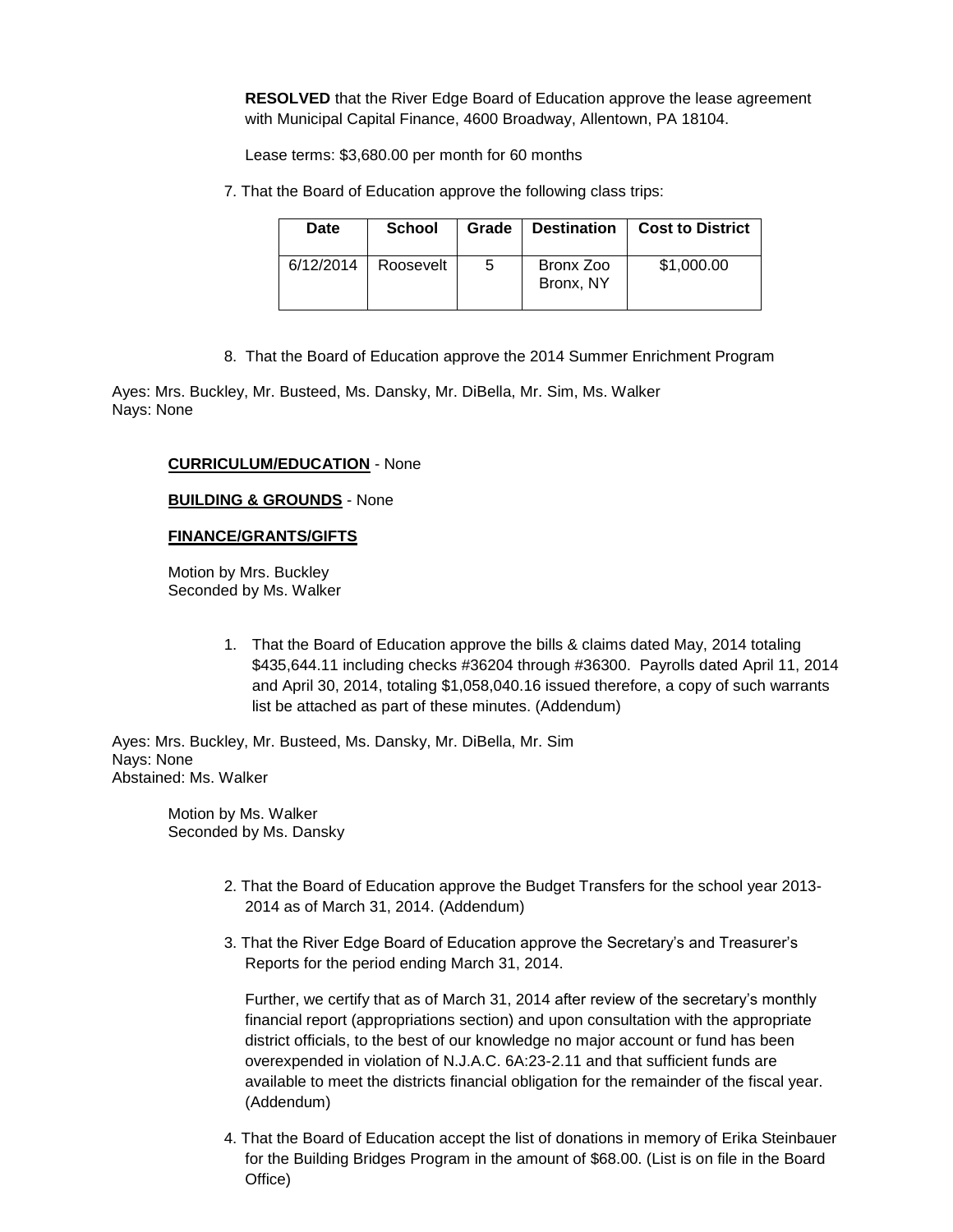Ayes: Mrs. Buckley, Mr. Busteed, Ms. Dansky, Mr. DiBella, Mr. Sim, Ms. Walker Nays: None

### **PERSONNEL**

Motion by Ms. Dansky Seconded by Mr. Sim

- 1. That the Board of Education, with the recommendation of the Superintendent, approve Mary Ellen Cameron, part-time health aide, 19 hours per week for the 2014-2015 school year.
- 2. That the Board of Education, with the recommendation of the Superintendent, approve Karen Horn, Nancy Hurm and Kate Castellvi part-time clerical aides, for a maximum of 23 hours per week from July 1, 2014 through June 30, 2015.
- 3. That the Board of Education, with the recommendation of the Superintendent, approve Kaitlin Keelan, Part-Time Computer Technician, for a maximum of 23 hours per week from July 1, 2014 through June 30, 2015.
- 4. That the Board of Education, with the recommendation of the Superintendent, approve the employment of Tenured Staff for the 2014-2015 school year as per the list, on file in the District Office.
- 5. That the Board of Education, with the recommendation of the Superintendent, approve the employment of Non-tenured Staff for the 2014-2015 school year as per the list, on file in the District Office.
- 6. That the Board of Education approve the Board Office Support Staff Salaries for July 1, 2014 through June 30, 2015 on file in the District Office.
- 7. That the Board of Education approve, John Lyons, Supervisor of Buildings & Grounds, effective July 1, 2014 through June 30, 2015 at a salary on file in the District Office.
- 8. That the Board of Education, with the recommendation of the Superintendent approve Amy Falk, Leave Replacement Teacher for Keri Rehns, from June 2, 2014 through June 30, 2014, BA+15, Step 1-2.
- 9. That the Board of Education accept, with regret, the resignation of Lisa Pitingolo, 6<sup>th</sup> Grade Teacher, effective June 30, 2014.
- 10. That the Board of Education, with the recommendation of the Superintendent approve the following as Substitute Teachers for the 2013-2014 School Year.

### Amy Falk

- 11. That the Board of Education, with the recommendation of the Superintendent approve a Maternity/Disability leave of absence for Danielle Rigg to commence on or about September 11, 2014 through December 5, 2014, to be followed by a State Family leave of absence effective December 8, 2014 through March 6, 2015.
- 12. That the Board of Education, with the recommendation of the Superintendent approve the following as Student Teachers, from September 2, 2014 to December 11, 2014.

## Cara Clinton Alison Stephen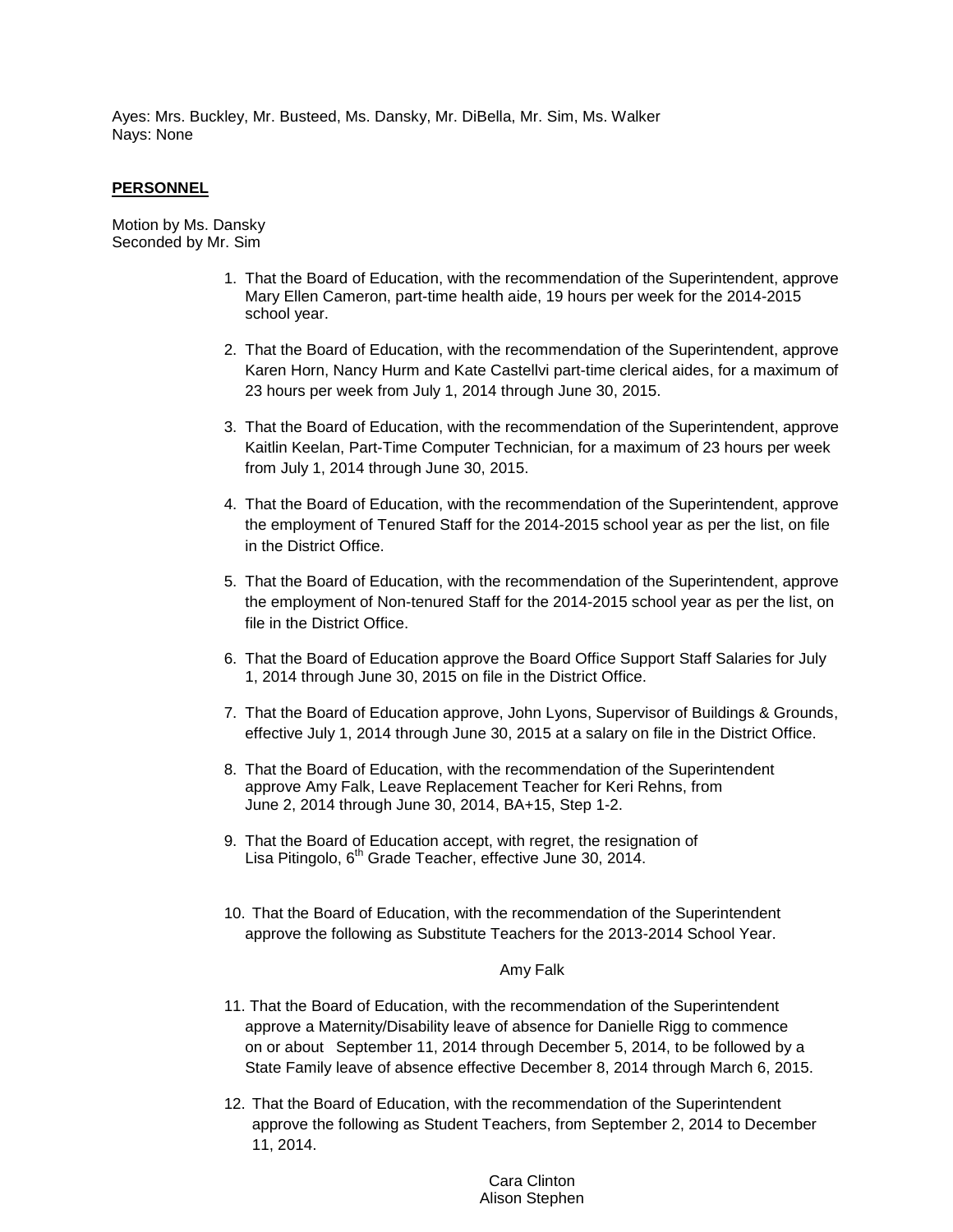13. That the Board of Education, with the recommendation of the Superintendent approve the following as a Substitute Teachers for the 2014-2015 School Year.

> Cara Clinton Alison Stephen

14. **BE IT RESOLVED** that the River Edge Board of Education (hereinafter referred to as the "Board") appoints Patricia Salvati as the School Business Administrator/Board Secretary for the River Edge School District for the period beginning on or about July 1, 2014 and ending on June 30, 2015.

**BE IT FURTHER RESOLVED** that this Employment Agreement has been submitted to and approved by the Executive County Superintendent, according to standards adopted by the Commissioner of Education, pursuant to N.J.S.A. 18A:7-8(j).

**BE IT FURTHER RESOLVED** that the Board approves the Employment Agreement with Patricia Salvati for the position of School Business Administrator/Board Secretary for the foregoing period of appointment, which Employment Agreement is attached to this Resolution and made a part hereof.

**BE IT FURTHER RESOLVED** that the Board hereby authorizes the Board President and the Superintendent to execute, on behalf of the Board, the Employment Agreement by and between the Board and Patricia Salvati.

- 15. That the Board of Education, with the recommendation of the Superintendent approve Holly Fox, School Library Media Specialist, from September 1, 2014 through June 30, 2015, MA+15, Step 6.
- 16. That the Board of Education, with the recommendation of the Superintendent approve Noy Sapir, Leave Replacement Teacher effective September 1, 2014, BA, Step 1-2.

Ayes: Mrs. Buckley, Mr. Busteed, Ms. Dansky, Mr. DiBella, Mr. Sim, Ms. Walker Nays: None

## **RIVER EDGE SPECIAL EDUCATION**

Motion by Mr. Sim Seconded by Mr. Busteed

> 1. That the River Edge Board of Education approve the Revised Community Based Instruction Schedule for the 2013-2014 school year. (Addendum)

Ayes: Mrs. Buckley, Mr. Busteed, Ms. Dansky, Mr. DiBella, Mr. Sim, Ms. Walker Nays: None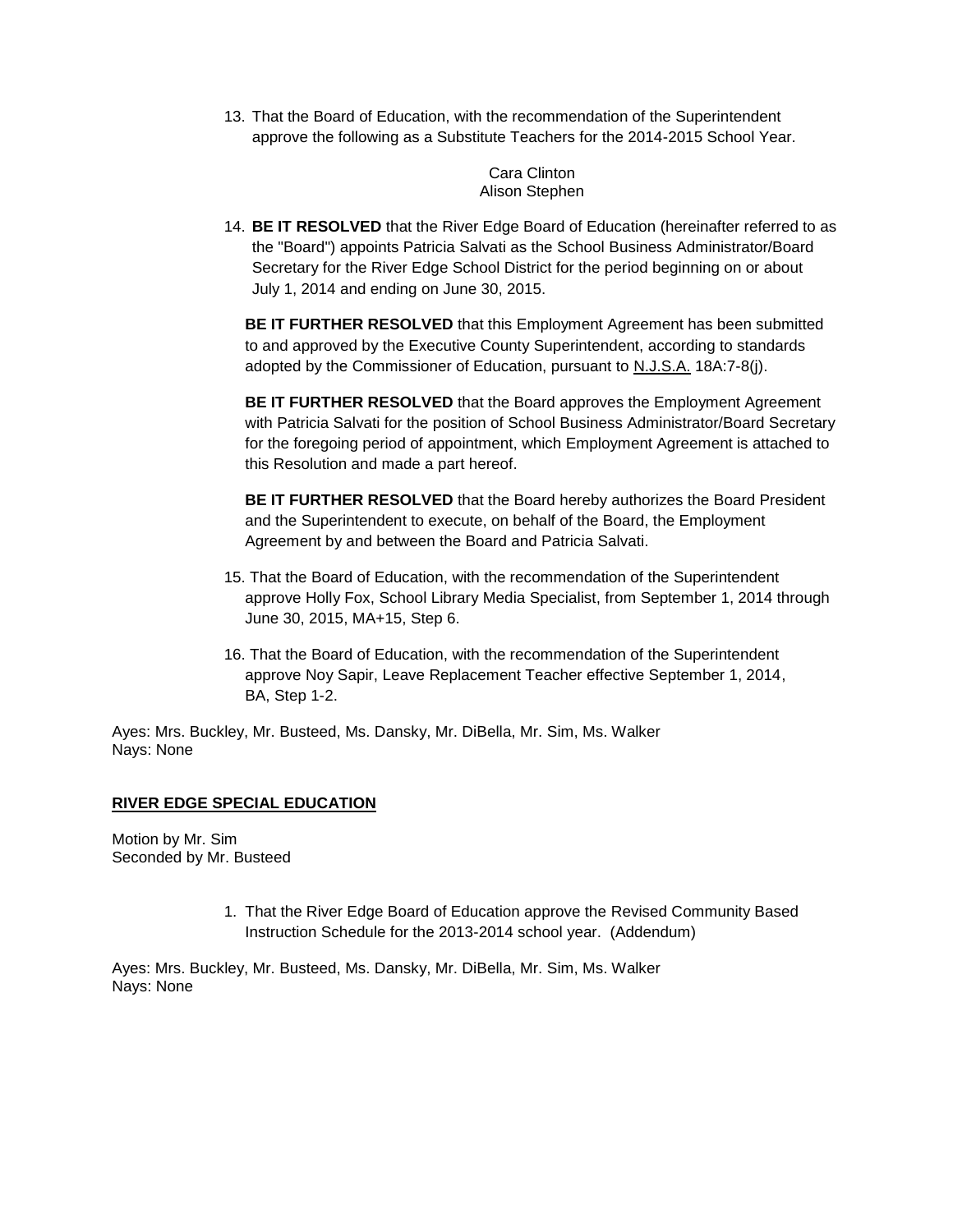## **REGION V ADMINISTRATION & TRANSPORTATION**

Motion by Mr. Busteed Seconded by Mr. DiBella

- 1. That the Board of Education approve the bills & claims dated May, 2014 totaling \$705,716.14 including checks #62455 through #62608.
- 2. That the Board of Education approve the following Addendum Contract for Durham School Services

| Route # | Transporter                                                | <b>Per Diem</b> |
|---------|------------------------------------------------------------|-----------------|
| 1133    | Stillman Pre School                                        | \$119.73        |
|         | Second bus added to route   Final adjusted contract amount | \$239.46        |

3. That the Board of Education approve the following Quote Contract for Morgan Educational

| Route #          | Transporter                    | <b>Per Diem</b> |
|------------------|--------------------------------|-----------------|
| Q176             | Maywood Avenue School          | \$175.00        |
| Q <sub>177</sub> | <b>Memorial School Maywood</b> | \$177.00        |

4. That the Board of Education approve the following Quote Contract for Glorious **Transportation** 

| Route # | Transporter    | <b>Per Diem</b> |
|---------|----------------|-----------------|
| Q178    | David E. Owens | \$125.00        |

5. That the Board of Education approve the following Quote Contract for EZ Ride **Transportation** 

| Route # | Transporter  | l Per Diem |
|---------|--------------|------------|
| 0172    | Smith School | \$108.00   |

Ayes: Mrs. Buckley, Mr. Busteed, Ms. Dansky, Mr. DiBella, Mr. Sim, Ms. Walker Nays: None

### **PUBLIC DISCUSSION** – None

#### **CLOSED SESSION**

Motion to convene the Closed Session at 9:45 PM made by Mr. DiBella and seconded by Mr. Sim

Motion to adjourn the Closed Session at 10:00 PM made by Mr. Busteed and seconded by Mr. DiBella

Ayes: Mrs. Buckley, Mr. Busteed, Ms. Dansky, Mr. DiBella, Mr. Sim, Ms. Walker Nays: None